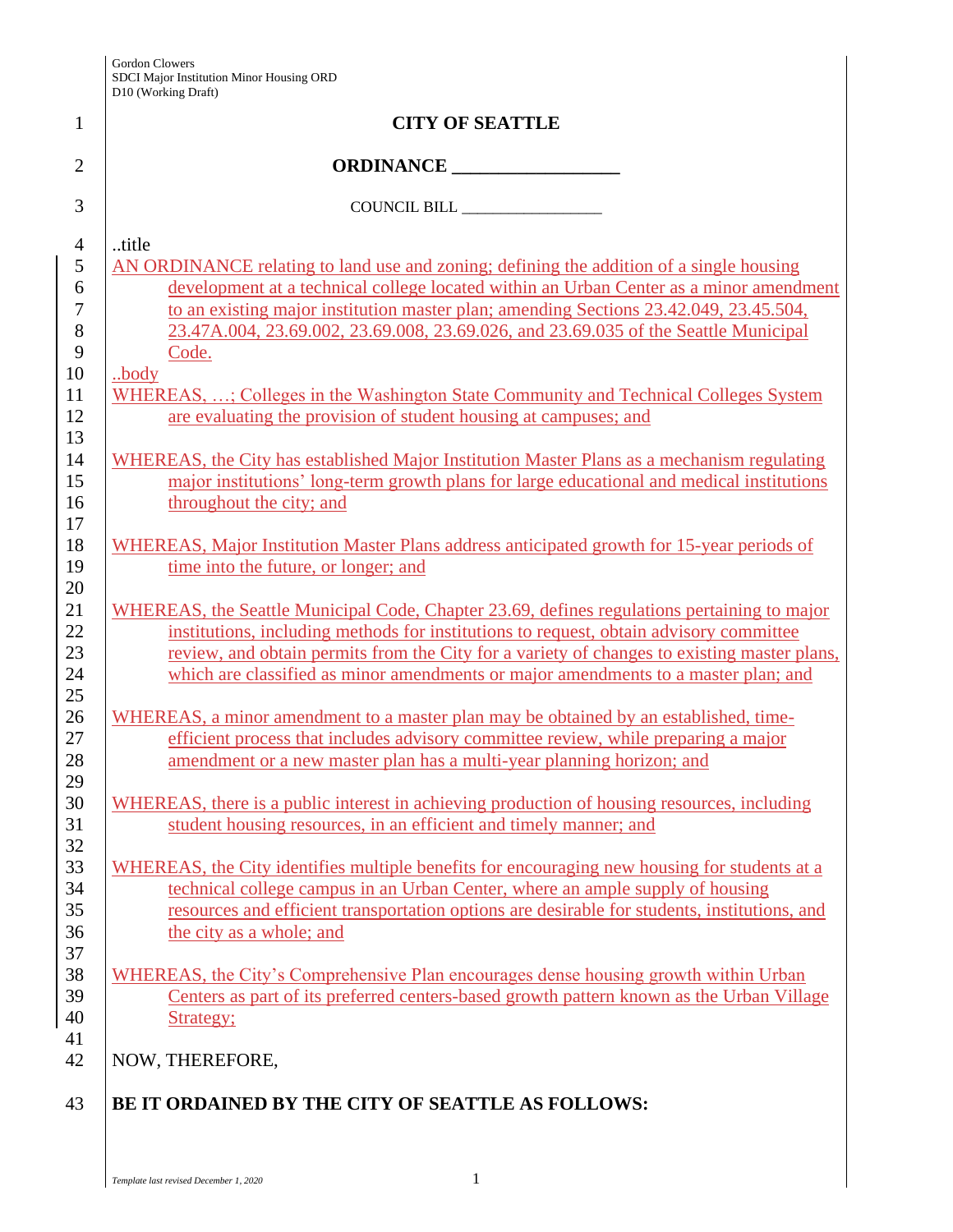1 Section 1. Section 23.42.049 of the Seattle Municipal Code, last amended by Ordinance 2 | 124608, is amended as follows:

## 3 **23.42.049 Congregate residences**

4 Congregate residences are subject to the development standards for the zone in which 5 they are located, to the development standards for apartments where such housing type standards  $\begin{array}{c|c} \hline 6 & \text{are specified, and to the following requirements:} \end{array}$ 

7 \* \* \*

8 B. Food preparation areas in sleeping rooms. Within a congregate residence not more than 25 percent of sleeping rooms shall have complete food preparation areas, where a complete food preparation area is identified by the presence of a plumbed sink, a stove or range, a 11 refrigerator, and a counter top. The Director has discretion to increase the percentage up to 100 percent of sleeping rooms if the congregate residence is owned by or affiliated with a college or university, is a sorority or fraternity, or is owned by a not for profit entity or charity, or is a congregate residence that is licensed by the State and provides on-site supportive services for seniors or persons with disabilities. Supportive services include meal service, cleaning service, health services or similar services.

 $17$  \* \* \*

18 Section 2. Section 23.45.504 of the Seattle Municipal Code, last amended by Ordinance 19 125558, is amended as follows:

## 20 **23.45.504 Permitted and prohibited uses**

21 A. All uses are permitted outright, prohibited or permitted as a conditional use according 22 to Table A for 23.45.504 and this Section 23.45.504. Uses not referred to in Table A for 23 23.45.504 are prohibited, unless otherwise indicated in this Chapter 23.45 or Chapters 23.51A,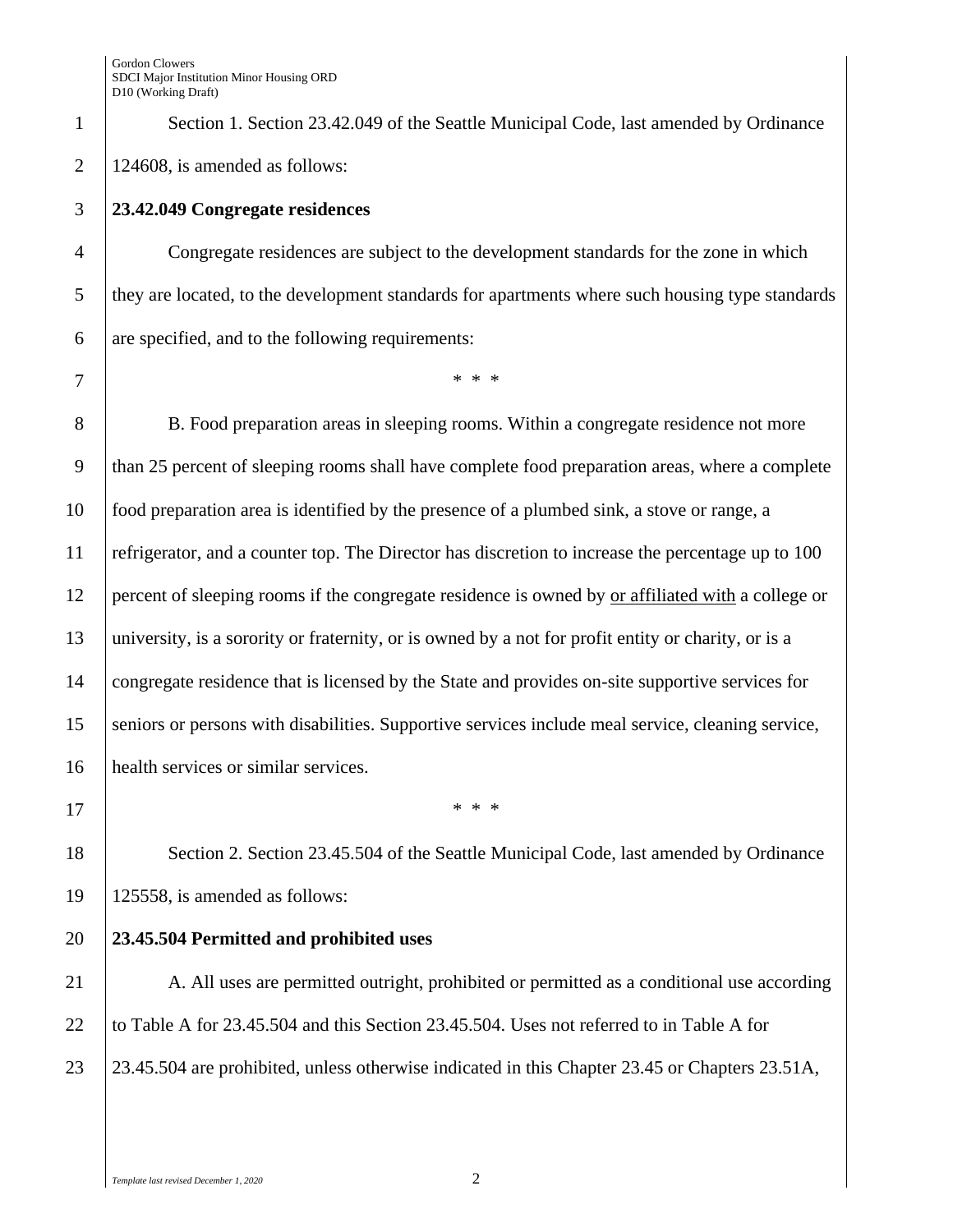- 1 23.51B, or 23.57. Communication utilities and accessory communication devices, except as
- 2 exempted in Section 23.57.002, are subject to the regulations in this Chapter 23.45 and additional
- 3 regulations in Chapter 23.57. Public facilities are subject to the regulations in Section
- 4 23.51A.004.

| <b>Table A for 23.45.504</b><br><b>Permitted and Prohibited Uses</b>                                                                                                                                                                                                                                       |                                                                              |                                                                     |  |
|------------------------------------------------------------------------------------------------------------------------------------------------------------------------------------------------------------------------------------------------------------------------------------------------------------|------------------------------------------------------------------------------|---------------------------------------------------------------------|--|
| Permitted and prohibited uses by zone                                                                                                                                                                                                                                                                      |                                                                              |                                                                     |  |
| <b>Uses</b>                                                                                                                                                                                                                                                                                                | LR1, LR2, and LR3                                                            | <b>MR</b> and HR                                                    |  |
| A. Residential use except as listed below                                                                                                                                                                                                                                                                  | P                                                                            | P                                                                   |  |
| A.1. Congregate residence                                                                                                                                                                                                                                                                                  | X/P <sup>1</sup>                                                             | $P/X^2$                                                             |  |
| <b>B.</b> Institutions                                                                                                                                                                                                                                                                                     | $P/CU^3$                                                                     | $P/CU^3$                                                            |  |
| C. Uses in existing or former public schools                                                                                                                                                                                                                                                               |                                                                              |                                                                     |  |
| C.1. Child care centers, preschools,<br>public or private schools, educational and<br>vocational training for the disabled, adult<br>evening education classes, nonprofit<br>libraries, community centers, community<br>programs for the elderly, and similar uses in<br>existing or former public schools | P                                                                            | P                                                                   |  |
| C.2. Other non-school uses in existing or<br>former public schools                                                                                                                                                                                                                                         | Permitted pursuant to<br>procedures established<br>in Chapter 23.78<br>* * * | Permitted pursuant to<br>procedures established<br>in Chapter 23.78 |  |
| L. All other uses                                                                                                                                                                                                                                                                                          | $\rm\overline{X}$                                                            | X                                                                   |  |

Footnotes to Table A for 23.45.504

<sup>1</sup> Congregate residences that are owned by or affiliated with a college or university; or are a sorority or fraternity; or are owned by a not-for-profit entity or charity; or are licensed by the State and provide on-site supportive services for seniors or persons with disabilities; are permitted outright. All others are prohibited. Supportive services include meal service, cleaning service, health services, or similar.

<sup>2</sup> Congregate residences that are owned by or affiliated with a college or university; or are a sorority or fraternity; or are owned by a not-for-profit entity or charity; or are licensed by the State and provide on-site supportive services for seniors or persons with disabilities; are permitted outright. All others are permitted only in locations within urban villages and urban centers. Supportive services include meal service, cleaning service, health services, or similar. <sup>3</sup> Institutions meeting development standards are permitted outright; all others are

administrative conditional uses pursuant to Section 23.45.506. The provisions of this Chapter 23.45 shall apply to Major Institution uses as provided in Chapter 23.69. \* \* \*

 $P = Permitted$  outright

CU = Permitted as an Administrative Conditional Use

*Template last revised December 1, 2020* 3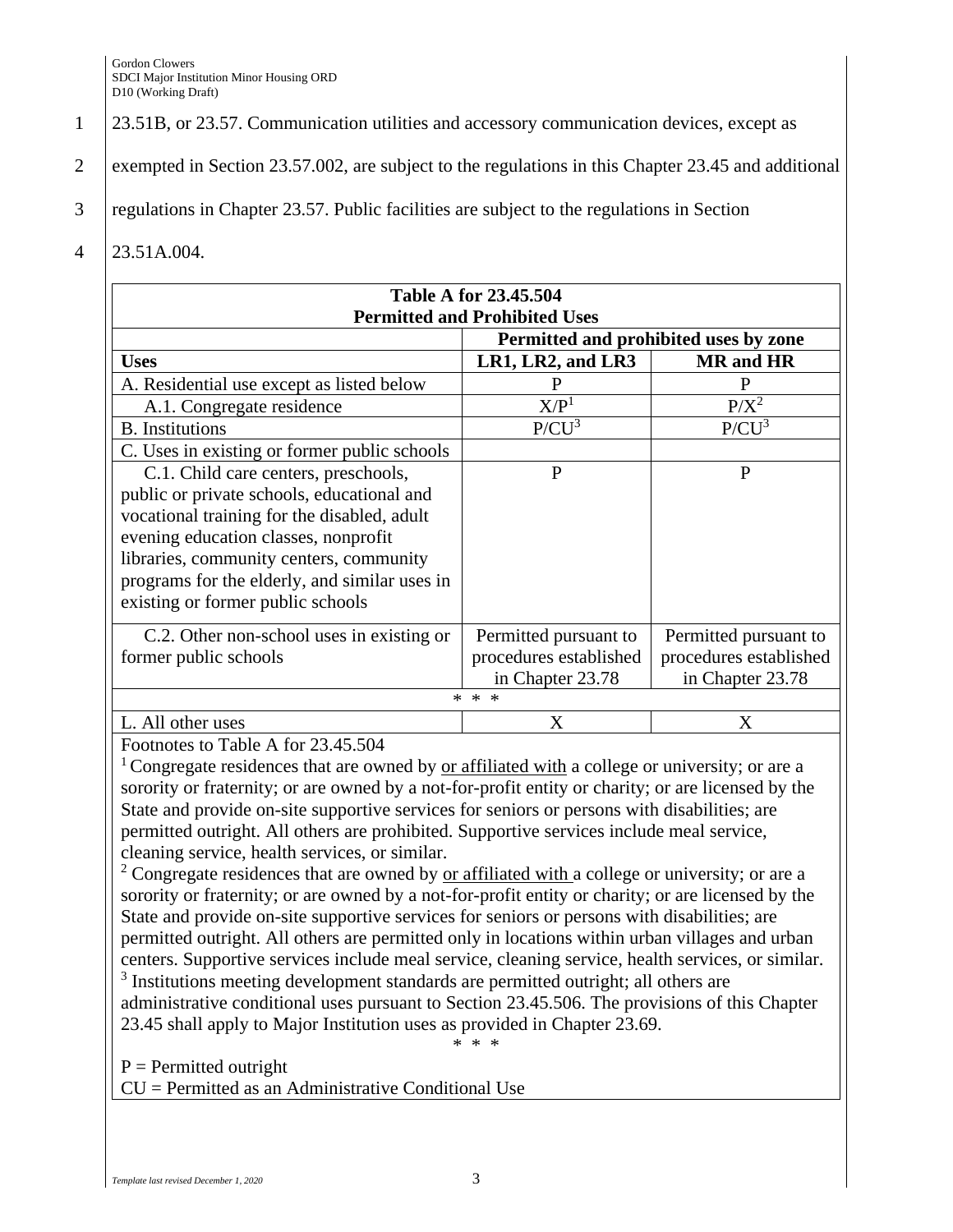1

|                | $RC = Permitted$ in areas zoned Residential Commercial (RC), and subject to the provisions of |
|----------------|-----------------------------------------------------------------------------------------------|
|                | the RC zone, Chapter 23.46                                                                    |
|                | $X =$ Prohibited                                                                              |
| $\mathbf{1}$   |                                                                                               |
| $\overline{2}$ | B. All permitted uses are allowed as a principal use or as an accessory use, unless           |
| 3              | otherwise indicated in this Chapter 23.45.                                                    |
| 4              | * * *                                                                                         |
| 5              | Section 3. Section 23.47A.004 of the Seattle Municipal Code, last amended by Ordinance        |
| 6              | 125558, is amended as follows:                                                                |
| 7              | 23.47A.004 Permitted and prohibited uses                                                      |
| 8              | A. All uses are permitted outright, prohibited, or permitted as a conditional use according   |
| 9              | to Table A for 23.47A.004 and this Section 23.47A.004, except as may be otherwise provided    |
|                |                                                                                               |

|  | 10   pursuant to Subtitle III, Division 3, Overlay Districts, of this Title 23. |  |  |  |  |  |  |  |
|--|---------------------------------------------------------------------------------|--|--|--|--|--|--|--|
|--|---------------------------------------------------------------------------------|--|--|--|--|--|--|--|

| <b>Table A for 23.47A.004</b><br><b>Uses in Commercial zones</b> |                 |                                                    |              |              |                  |
|------------------------------------------------------------------|-----------------|----------------------------------------------------|--------------|--------------|------------------|
|                                                                  |                 | Permitted and prohibited uses by zone <sup>1</sup> |              |              |                  |
| <b>Uses</b>                                                      | NC <sub>1</sub> | NC2                                                | NC3          | C1           | C <sub>2</sub>   |
|                                                                  | * * *           |                                                    |              |              |                  |
| E. INSTITUTIONS                                                  |                 |                                                    |              |              |                  |
| E.1. Institutions not listed                                     | 10              | 25                                                 | $\mathbf{P}$ | $\mathbf{P}$ | P                |
| below                                                            |                 |                                                    |              |              |                  |
| E.2. Major institutions subject                                  | $\mathbf{P}$    | $\mathbf{P}$                                       | P            | $\mathbf{P}$ | $\mathbf{P}$     |
| to the provisions of Chapter 23.69                               |                 |                                                    |              |              |                  |
| E.3. Religious facilities                                        | $\mathbf{P}$    | $\mathbf{P}$                                       | P            | $\mathbf{P}$ | $\mathbf{P}$     |
| E.4. Schools, elementary or                                      | $\overline{P}$  | $\mathbf{P}$                                       | $\mathbf{P}$ | $\mathbf{P}$ | $\mathbf{P}$     |
| secondary                                                        |                 |                                                    |              |              |                  |
|                                                                  | * * *           |                                                    |              |              |                  |
| J. RESIDENTIAL USES <sup>14</sup>                                |                 |                                                    |              |              |                  |
| J.1. Residential uses not listed                                 | $\mathbf{P}$    | $\mathbf{P}$                                       | P            | P            | CU <sup>15</sup> |
| below                                                            |                 |                                                    |              |              |                  |
| J.2. Caretaker's quarters                                        | $\mathbf{P}$    | P                                                  | P            | P            | $\mathbf{P}$     |
| J.3 Congregate residence                                         | $X/P^{16}$      | $X/P^{16}$                                         | $P/X^{17}$   | $P/X^{17}$   | $P/X^{17}$       |
| * * *                                                            |                 |                                                    |              |              |                  |
| <b>KEY</b>                                                       |                 |                                                    |              |              |                  |
| $A = Permitted$ as an accessory use only                         |                 |                                                    |              |              |                  |

*Template last revised December 1, 2020* 4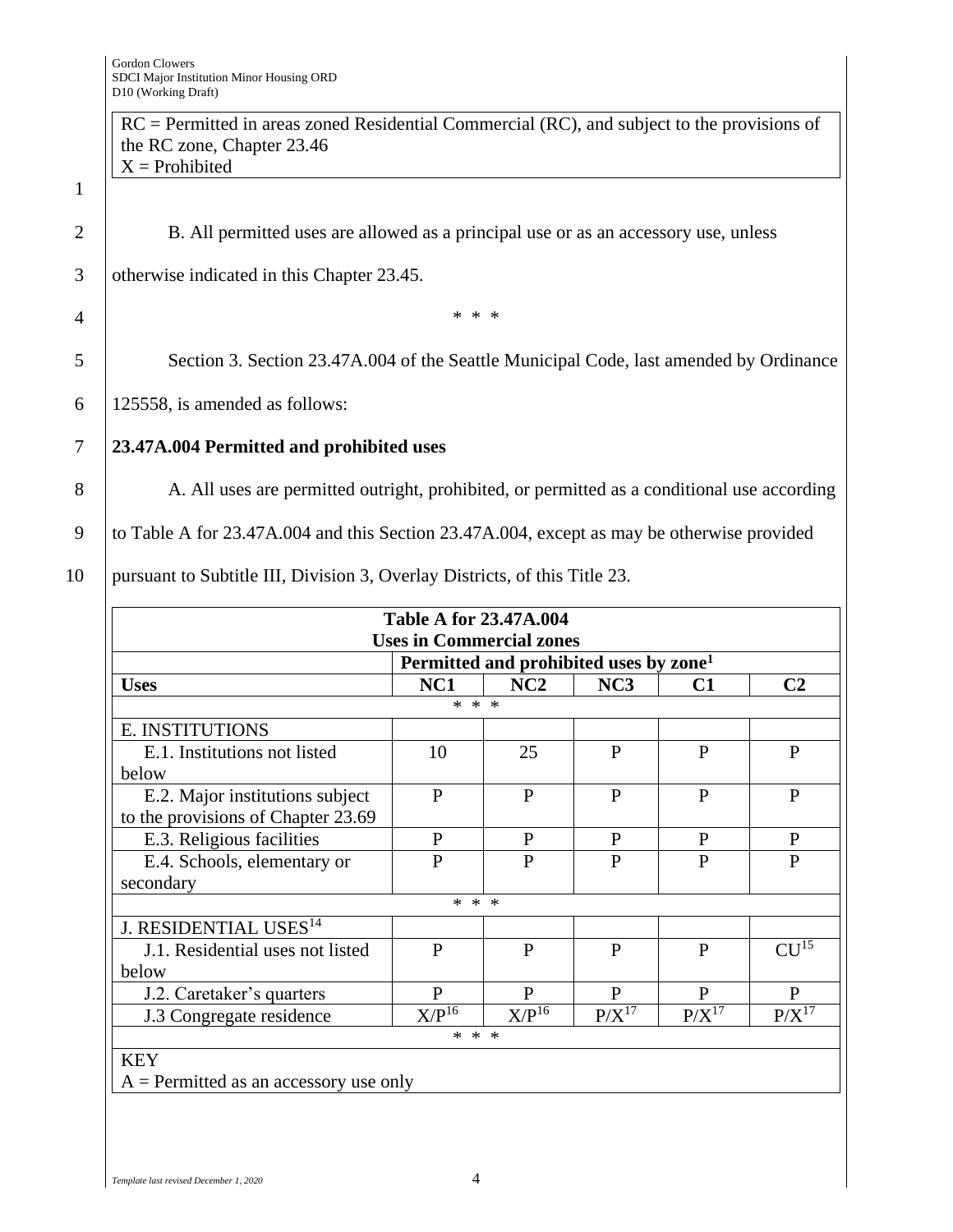$CU =$  Administrative Conditional Use (business establishment limited to the multiple of 1,000 square feet of any number following a hyphen, pursuant to Section 23.47A.010)  $CCU = Council Conditional Use (business establishment limited to the multiple of 1,000)$ square feet or any number following a hyphen, pursuant to Section 23.47.A.010)  $P = Permitted$  $S =$  Permitted in shoreline areas only  $X =$ Prohibited  $CU-25 =$  Conditionally permitted; use is limited to 25,000 square feet, pursuant to Section 23.47A.010 10 = Permitted, business establishments limited to 10,000 square feet, pursuant to Section 23.47A.010 20 = Permitted, business establishments limited to 20,000 square feet, pursuant to Section 23.47A.010 25 = Permitted, business establishments limited to 25,000 square feet, pursuant to Section 23.47A.010 35 = Permitted, business establishments limited to 35,000 square feet, pursuant to Section 23.47A.010 40 = Permitted, business establishments limited to 40,000 square feet, pursuant to Section 23.47A.010 50 = Permitted, business establishments limited to 50,000 square feet, pursuant to Section 23.47A.010 Footnotes to Table A for 23.47A.004 <sup>1</sup> In pedestrian-designated zones, a portion of the street-level street-facing façade of a structure along a designated principal pedestrian street may be limited to certain uses as provided in subsection 23.47A.005.D. In pedestrian-designated zones, drive-in lanes are prohibited

(Section 23.47A.028).

\* \* \*

<sup>14</sup> Residential uses may be limited to 20 percent of a street-level street-facing façade pursuant to subsection 23.47A.005.C.

<sup>15</sup> Residential uses are conditional uses  $((n))$  in C2 zones under subsection 23.47A.006.A.3, except as otherwise provided above in Table A for 23.47A.004 or in subsection 23.47A.006.A.3.

<sup>16</sup> Congregate Residences that are owned by or affiliated with a college or university, or are a sorority or fraternity, or are owned by a not-for-profit entity or charity; or are licensed by the State and provide supportive services; are permitted outright. All others are prohibited. Supportive services include meal service, cleaning service, health services or similar.

 $17$  Congregate Residences that are owned by or affiliated with a college or university, or are a sorority or fraternity, or are owned by a not-for-profit entity or charity, or are licensed by the State and provide supportive services; are permitted outright. All others are permitted only in locations within urban villages and urban centers. Supportive services include meal service, cleaning service, health services or similar.

\* \* \*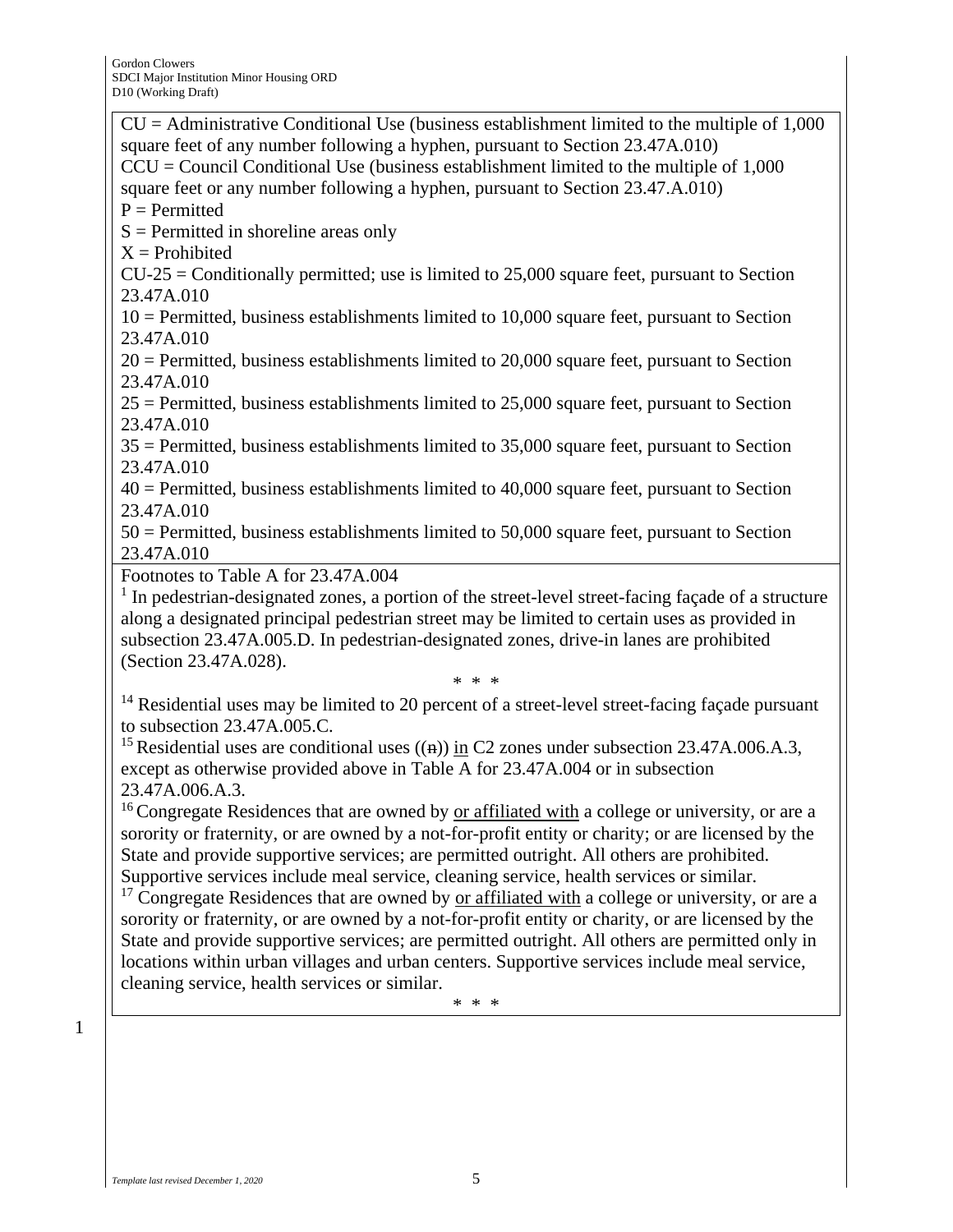| 1              | B. All permitted uses are allowed as a principal use or as an accessory use, unless            |
|----------------|------------------------------------------------------------------------------------------------|
| $\overline{2}$ | otherwise indicated in Table A for 23.47A.004.                                                 |
| 3              | * * *                                                                                          |
| 4              | Section 4. Section 23.69.002 of the Seattle Municipal Code, last amended by Ordinance          |
| 5              | 120691, is amended as follows:                                                                 |
| 6              | <b>Subchapter I Establishment of Overlay District</b>                                          |
| 7              | 23.69.002 Purpose and intent( $(\cdot)$ )                                                      |
| 8              | The purpose of this chapter is to regulate Seattle's major educational and medical             |
| 9              | institutions in order to:                                                                      |
| 10             | A. Permit appropriate institutional growth within boundaries while minimizing the              |
| 11             | adverse impacts associated with development and geographic expansion;                          |
| 12             | B. Balance a Major Institution's ability to change and the public benefit derived from         |
| 13             | change with the need to protect the livability and vitality of adjacent neighborhoods;         |
| 14             | C. Encourage the concentration of Major Institution development on existing campuses,          |
| 15             | or alternatively, the decentralization of such uses to locations more than ((two thousand five |
| 16             | hundred $(2,500)$ ) $2,500$ feet from campus boundaries;                                       |
| 17             | D. Provide for the coordinated growth of major institutions through major institution          |
| 18             | conceptual master plans and the establishment of major institutions overlay zones;             |
| 19             | E. Discourage the expansion of established major institution boundaries;                       |
| 20             | F. Encourage significant community involvement in the development, monitoring,                 |
| 21             | implementation and amendment of major institution master plans, including the establishment of |
| 22             | citizen's advisory committees containing community and major institution representatives;      |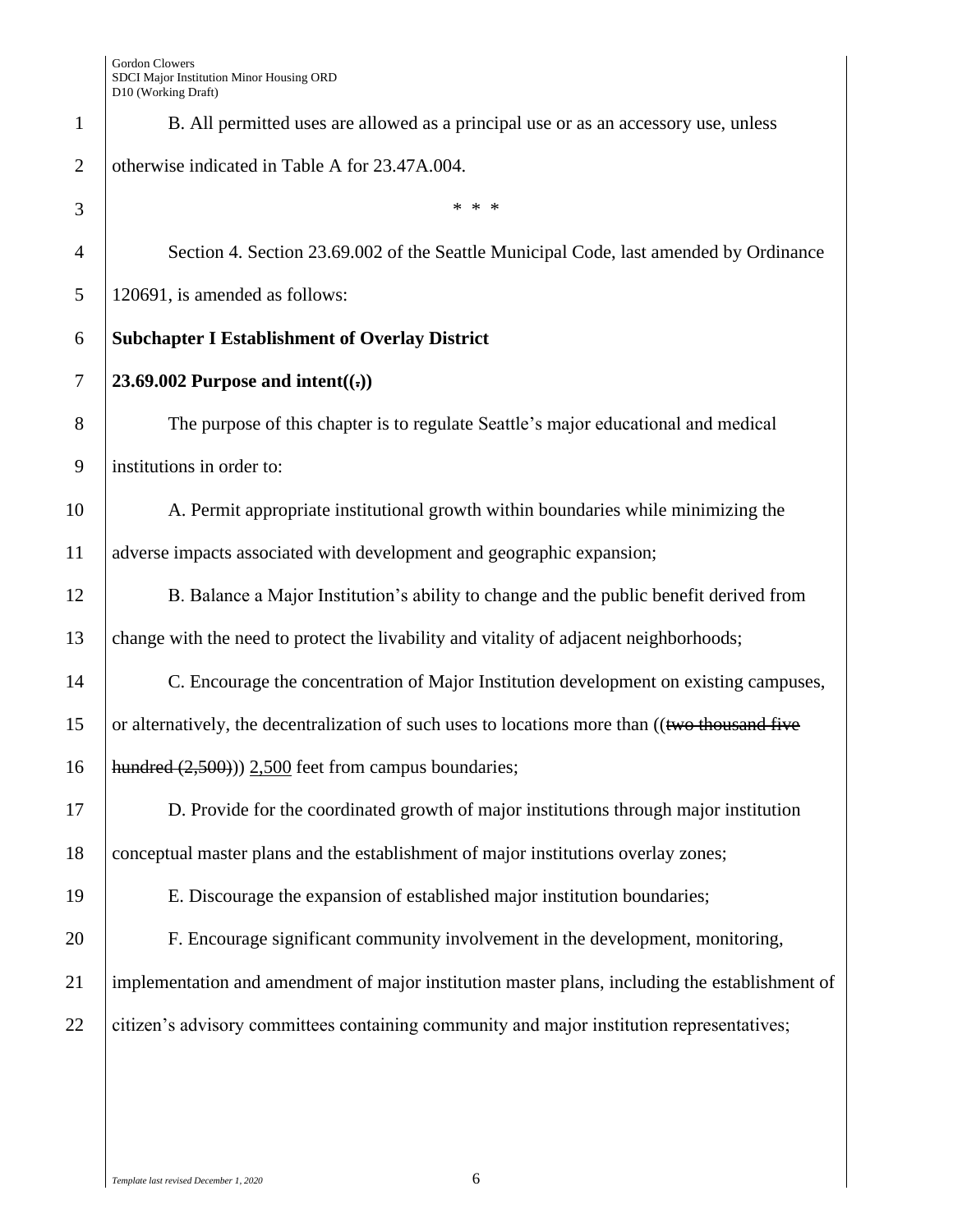| $\mathbf{1}$   | G. Locate new institutions in areas where such activities are compatible with the                  |
|----------------|----------------------------------------------------------------------------------------------------|
| $\overline{2}$ | surrounding land uses and where the impacts associated with existing and future development        |
| 3              | can be appropriately mitigated;                                                                    |
| $\overline{4}$ | H. Accommodate the changing needs of major institutions, provide flexibility for                   |
| 5              | development and encourage a high quality environment through modifications of use restrictions     |
| 6              | and parking requirement of the underlying zoning;                                                  |
| 7              | I. For educational major institutions, accommodate institution-related housing on campus,          |
| $8\phantom{.}$ | recognizing a need for these institutions and the city to support diverse and affordable housing   |
| 9              | choices for students;                                                                              |
| 10             | $((\text{L}))$ J. Make the need for appropriate transition primary considerations in determining   |
| 11             | setbacks. Also setbacks may be appropriate to achieve proper scale, building modulation, or view   |
| 12             | corridors.                                                                                         |
| 13             | $((J))$ K. Allow an increase to the number of permitted parking spaces only when it is 1)          |
| 14             | necessary to reduce parking demand on streets in surrounding areas, and 2) compatible with         |
| 15             | goals to minimize traffic congestion in the area;                                                  |
| 16             | $((K))$ L. Use the TMP to reduce the number of vehicle trips to the major institution,             |
| 17             | minimize the adverse impacts of traffic on the streets surrounding the institution, minimize       |
| 18             | demand for parking on nearby streets, especially residential streets, and minimize the adverse     |
| 19             | impacts of institution-related parking on nearby streets. To meet these objectives, seek to reduce |
| 20             | the number of SOVs used by employees and students at peak time and destined for the campus;        |
| 21             | $((E))$ M. Through the master plan: 1) give clear guidelines and development standards on          |
| 22             | which the major institutions can rely for long-term planning and development; 2) provide the       |
| 23             | neighborhood advance notice of the development plans of the major institution; 3) allow the city   |
|                |                                                                                                    |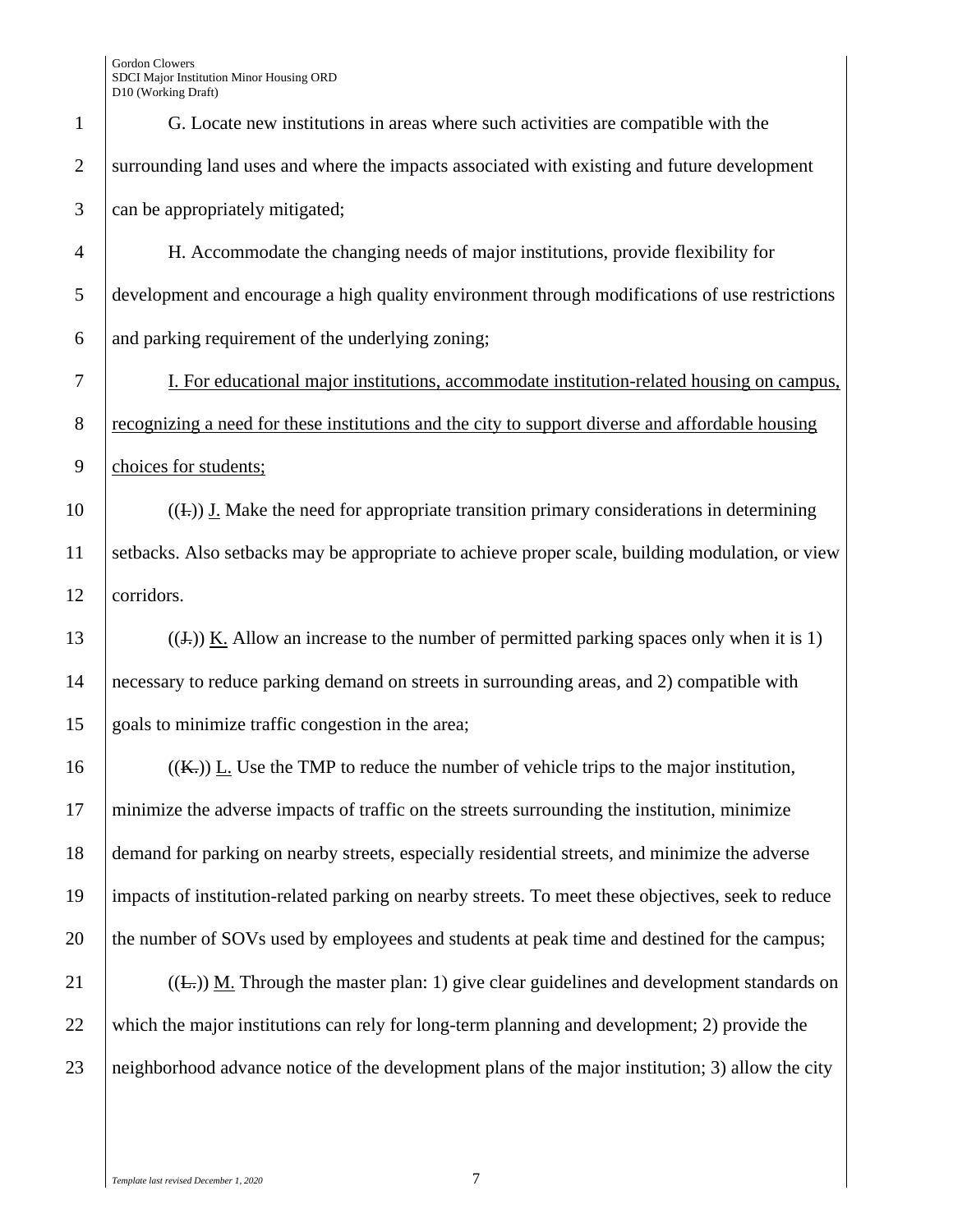to anticipate and plan for public capital or programmatic actions that will be needed to accommodate development; and 4) provide the basis for determining appropriate mitigating actions to avoid or reduce adverse impacts from major institution growth; and  $\frac{4}{(M_t)}$  ((M<sub>t</sub>)) N. Encourage the preservation, restoration and reuse of designated historic buildings. 6 Section 5. Section 23.69.008 of the Seattle Municipal Code, last amended by Ordinance 123668, is amended as follows: **Subchapter II Use Provisions 23.69.008 Permitted uses((.))** 10 A. All uses that are functionally integrated with, or substantively related to, the central mission of a Major Institution or that primarily and directly serve the users of an institution shall be defined as Major Institution uses and shall be permitted in the Major Institution Overlay (MIO) District. Major Institution uses shall be permitted either outright, or as conditional uses according to the provisions of Section 23.69.012. Permitted Major Institution uses shall not be limited to those uses which are owned or operated by, or affiliated with, the Major Institution. B. The following characteristics shall be among those used by the Director to determine whether a use is functionally integrated with, or substantively related to, the central mission of 18 the Major Institution. No one  $((+))$  of these characteristics shall be determinative: 1. Functional contractual association; 20 2. Programmatic integration; 21 3. Direct physical circulation/access connections; 22 | 4. Shared facilities or staff; 23 | 5. Degree of interdependence;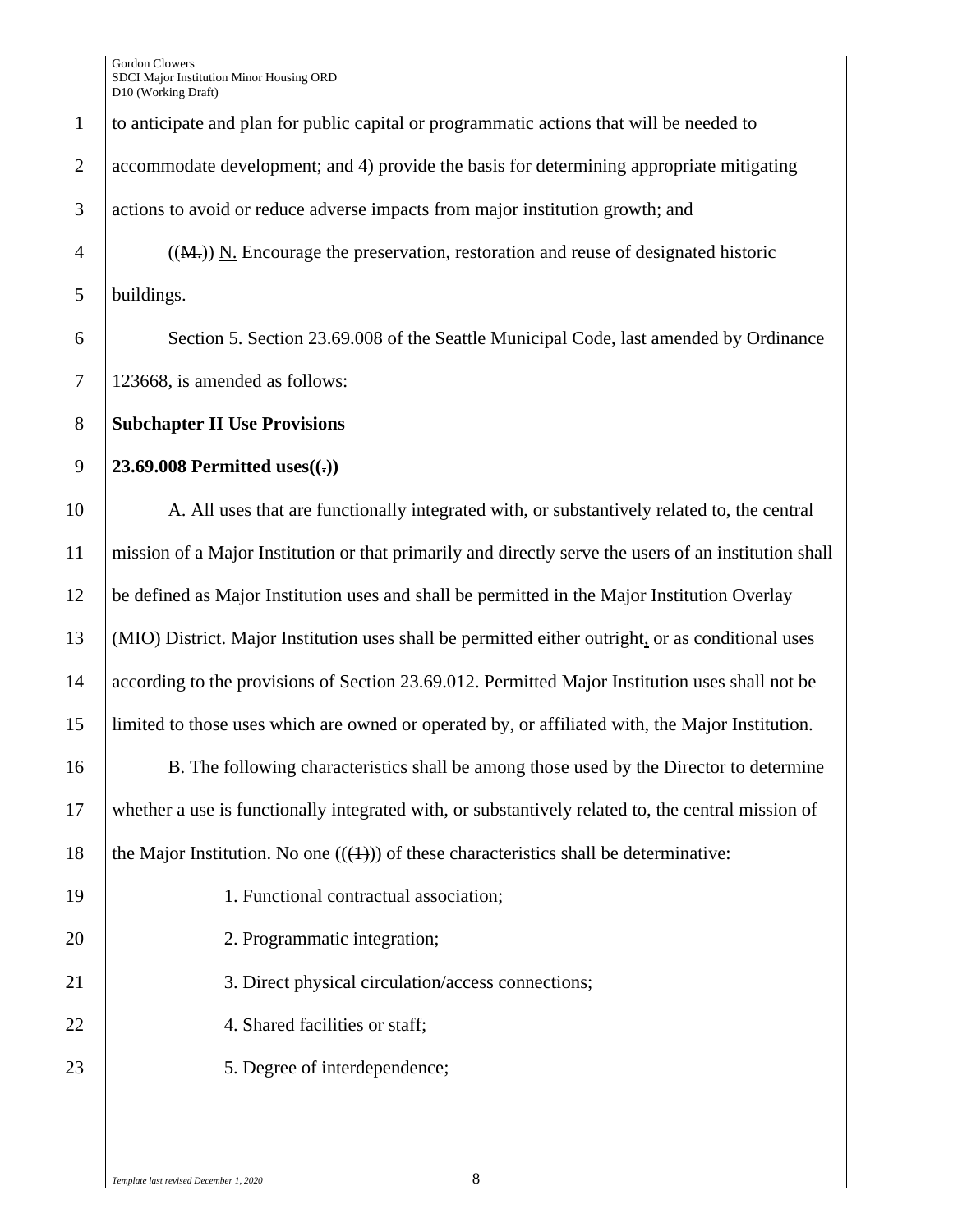|                | D10 (Working Draft)                                                                                   |
|----------------|-------------------------------------------------------------------------------------------------------|
| $\mathbf{1}$   | 6. Similar or common functions, services, or products.                                                |
| $\overline{2}$ | * * *                                                                                                 |
| 3              | D. When a use is determined to be a Major Institution use, it shall be located in the same            |
| $\overline{4}$ | MIO District as the Major Institution with which it is functionally integrated, or to which it is     |
| 5              | related, or the users of which it primarily and directly serves. To locate outside but within ((two   |
| 6              | thousand five hundred $(2,500)$ ) $2,500$ feet of that MIO District, a Major Institution use shall be |
| $\tau$         | subject to the provisions of Section 23.69.022.                                                       |
| 8              | * * *                                                                                                 |
| 9              | F. Uses other than those permitted under subsections 23.69.008.A and 23.69.008.B ((of                 |
| 10             | this section) shall be subject to the use provisions and development standards of the underlying      |
| 11             | zone.                                                                                                 |
| 12             |                                                                                                       |
| 13             | Section 6. Section 23.69.026 of the Seattle Municipal Code, last amended by Ordinance                 |
| 14             | 118362, is amended as follows:                                                                        |
| 15             | <b>Subchapter VI Procedures</b>                                                                       |
| 16             | * * *                                                                                                 |
| 17             | <b>Part 2 Major Institution Master Plan</b>                                                           |
| 18             | * * *                                                                                                 |
| 19             | 23.69.026 Determination to prepare a master plan( $\left(\cdot\right)$ )                              |
| 20             | A. Any Major Institution may elect to prepare a master plan.                                          |
| 21             | B. A Major Institution without an adopted master plan or with a master plan that includes             |
| 22             | an expiration date and that was adopted under Code provisions prior to the 1996 Major                 |
| 23             | Institutions Ordinance shall be required to prepare a master plan in the following circumstances:     |
|                |                                                                                                       |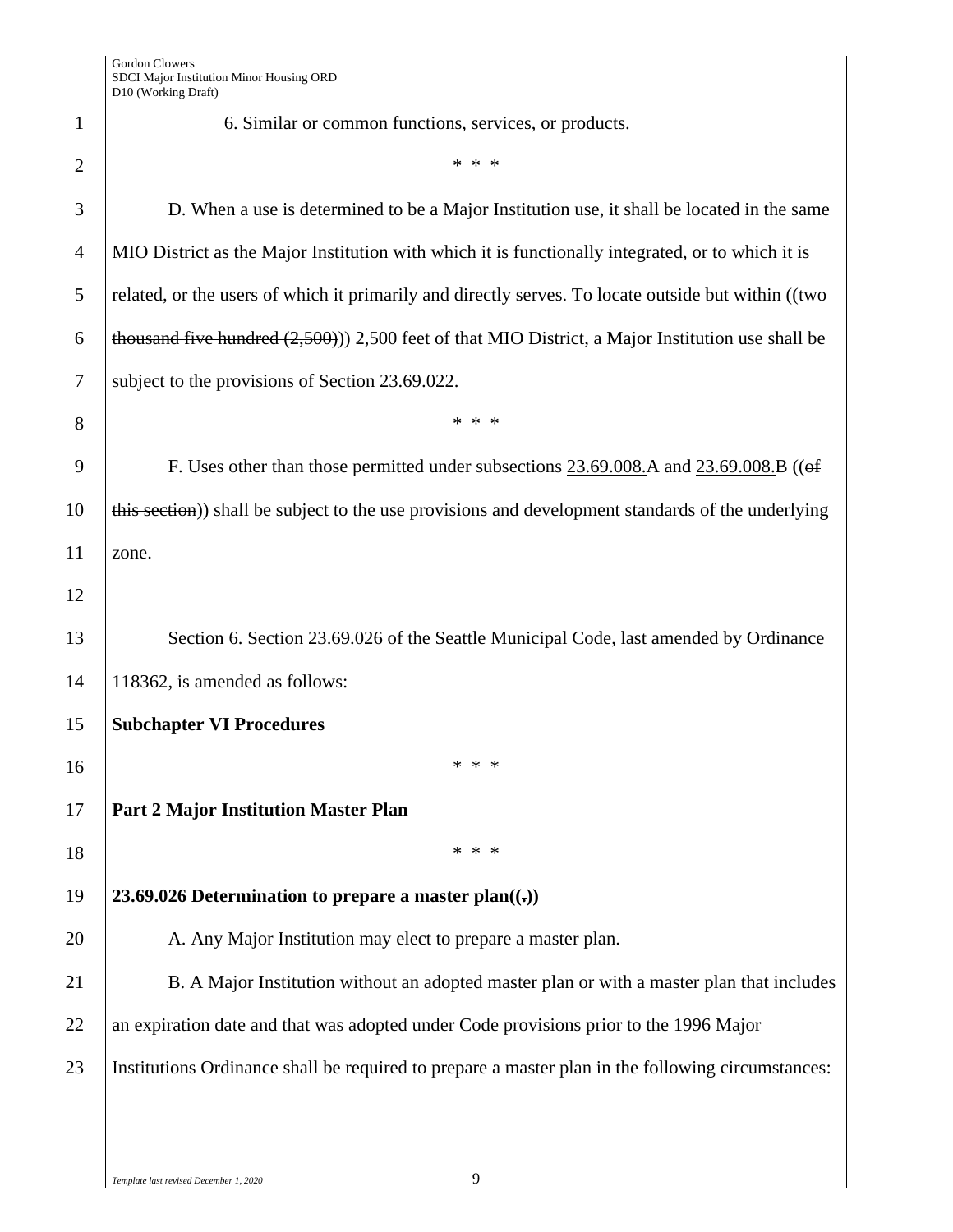| $\mathbf{1}$   | 1. The establishment of a new Major Institution Overlay (MIO) District is                           |
|----------------|-----------------------------------------------------------------------------------------------------|
| $\overline{2}$ | required according to Section 23.69.024; or                                                         |
| 3              | 2. Expansion of an MIO District boundary or change in a MIO District height                         |
| $\overline{4}$ | designation is proposed; or                                                                         |
| 5              | 3. An application is filed for a structure containing Major Institution use(s) that is              |
| 6              | located within the MIO District and would exceed the development standards of the underlying        |
| $\tau$         | zone and is not permitted under an existing master plan, provided other means of modifying          |
| 8              | development standards that apply to similar uses located in the zone may also be sought; or         |
| 9              | 4. A Major Institution proposes to demolish or change the use of a residential                      |
| 10             | structure inside the boundaries of an MIO District, provided that a master plan need not be         |
| 11             | prepared when:                                                                                      |
| 12             | a. The use is changed to housing for the institution, or                                            |
| 13             | b. Not more than two $((2))$ structures containing not more than a total of                         |
| 14             | four $((4))$ dwelling units are demolished or changed to a nonresidential use within a two $((2))$  |
| 15             |                                                                                                     |
|                | year period and are replaced in the general vicinity by the same number of dwelling units.          |
| 16             | C. A Major Institution with an adopted master plan that is not subject to subsection                |
|                | $23.69.026$ . B ((of this section)) shall be required to prepare a new master plan in the following |
| 17<br>18       | circumstances:                                                                                      |
| 19             | 1. The Major Institution proposes to increase the total amount of gross floor area                  |
| 20             | allowed or the total number of parking spaces allowed within the MIO District, except if a          |
| 21             | proposed change to a master plan involves:                                                          |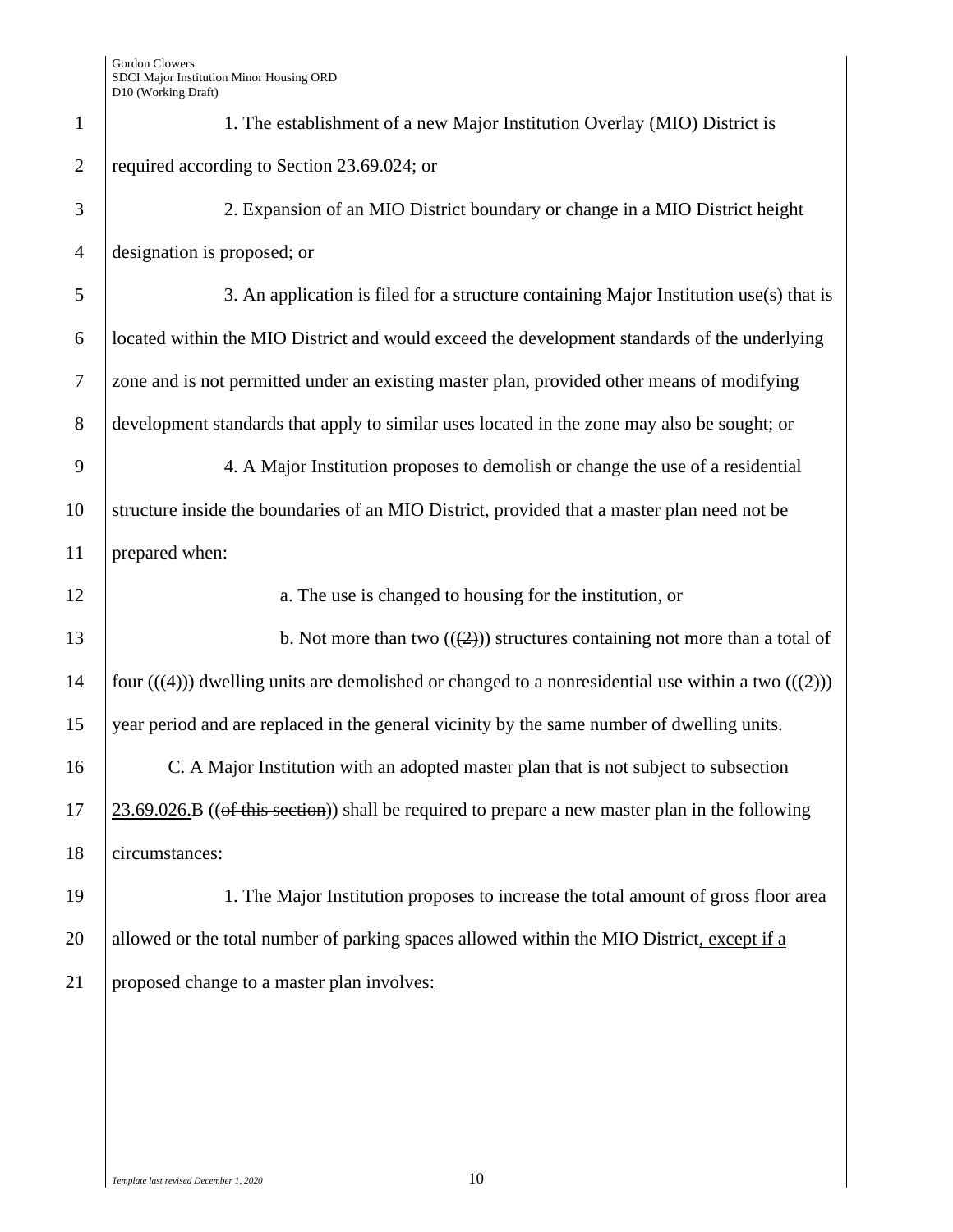| $\mathbf{1}$   | a. Constructing no more than a single development that includes                                 |
|----------------|-------------------------------------------------------------------------------------------------|
| $\overline{2}$ | residential uses owned or affiliated with an educational major institution that is part of the  |
| 3              | Washington State Community and Technical Colleges system; and                                   |
| $\overline{4}$ | b. A property located within an Urban Center; and                                               |
| 5              | c. A development including dormitory, congregate housing, or other                              |
| 6              | affordable housing opportunities; or                                                            |
| 7              | 2. A master plan has been in effect for at least ten $((10))$ years and the institution         |
| 8              | proposes to expand the MIO District boundaries; or                                              |
| 9              | 3. A master plan has been in effect for at least ten $((10))$ years and the institution         |
| 10             | proposes an amendment to the master plan that is determined to be major according to the        |
| 11             | provisions of Section 23.69.035, and the Director determines that conditions have changed       |
| 12             | significantly in the neighborhood surrounding the Major Institution since the master plan was   |
| 13             | adopted.                                                                                        |
| 14             | D. A master plan shall not be required for replacement of existing structures where the         |
| 15             | replacement structure:                                                                          |
| 16             | 1. Would be located on the same lot; and                                                        |
| 17             | 2. Would not contain uses which would require a change of use and which the                     |
| 18             | Director determines would not result in an increase in adverse impacts on the surrounding area; |
| 19             | and                                                                                             |
| 20             | 3. Would not exceed the height of the existing structure; and                                   |
| 21             | 4. Would not represent a significant increase in bulk over the existing structure;              |
| 22             | and                                                                                             |
|                |                                                                                                 |
|                |                                                                                                 |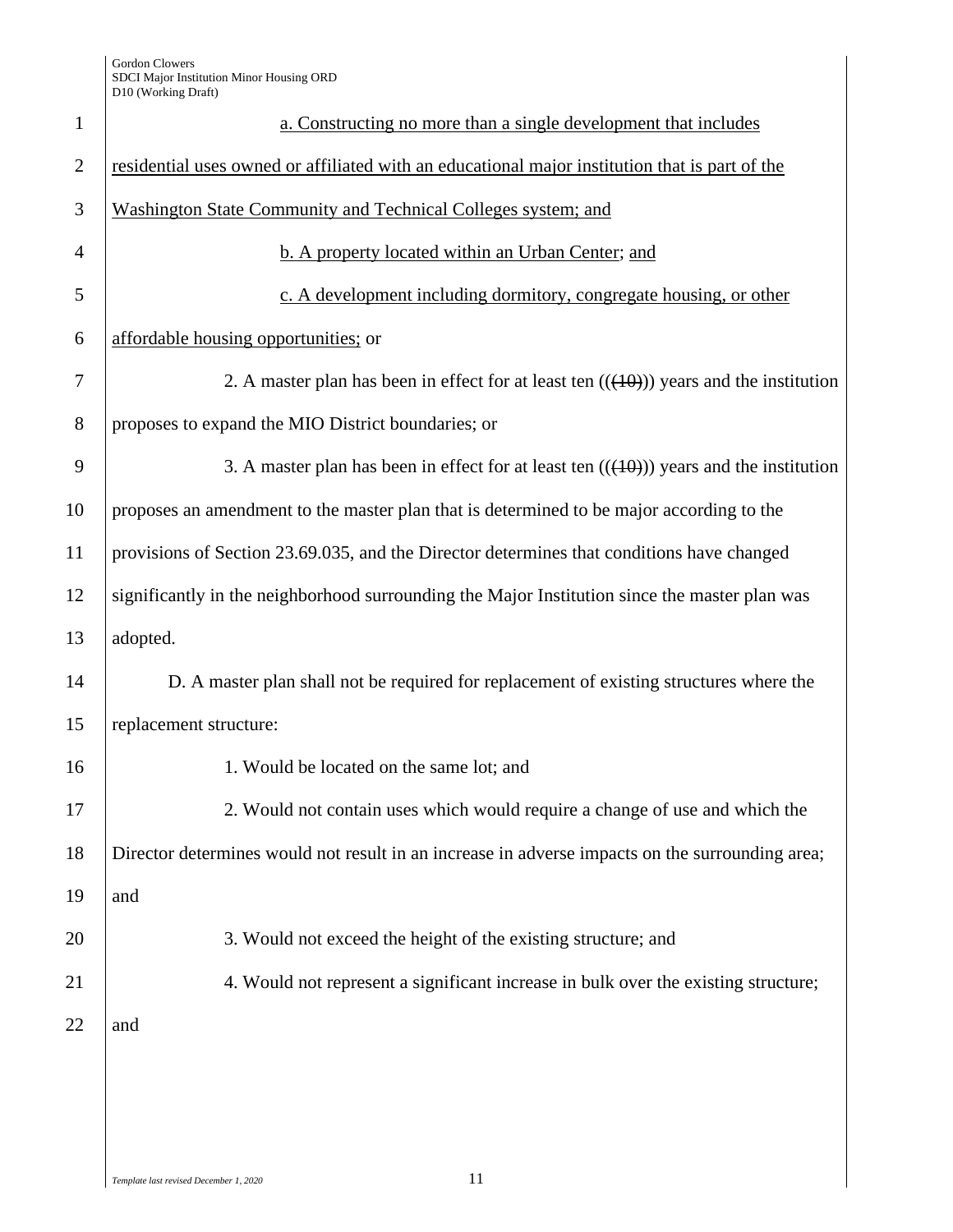1 5. Would not represent a significant increase in gross floor area over the existing 2 structure; and 3 6. Would not significantly reduce existing open area or landscaping.

4 E. If an institution proposes a major amendment of unusual complexity or size, the 5 Advisory Committee may recommend, and the Director may require, that the institution develop 6 a new master plan.

7 F. The Director shall determine whether a master plan is required. The Director's 8 determination shall be final and shall not be subject to an interpretation or appeal.

9 Section 7. Section 23.69.035 of the Seattle Municipal Code, last amended by Ordinance 10 120691, is amended as follows:

## **23.69.035 Changes to master plan((.))**

12 A. A proposed change to an adopted master plan shall be reviewed by the Director and 13 determined to be an exempt change, a minor amendment, or a major amendment.

14 B. Exempt Changes. An exempt change shall be a change to the design and/or location of a planned structure or other improvement from that shown in the master plan, which the Director shall approve without publishing an interpretation. Any new gross floor area or parking space(s) must be accompanied by a decrease in gross floor area or parking space(s) elsewhere if the total gross floor area or parking spaces permitted for the entire MIO District or, if applicable, the subarea would be exceeded. Each exempt change must meet the development standards for the MIO District. Exempt changes shall be:

 $23$  or

21 1. Any new structure or addition to an existing structure not approved in the 22 | master plan that is  $(($ twelve thousand  $(12,000))$  12,000 square feet of gross floor area or less;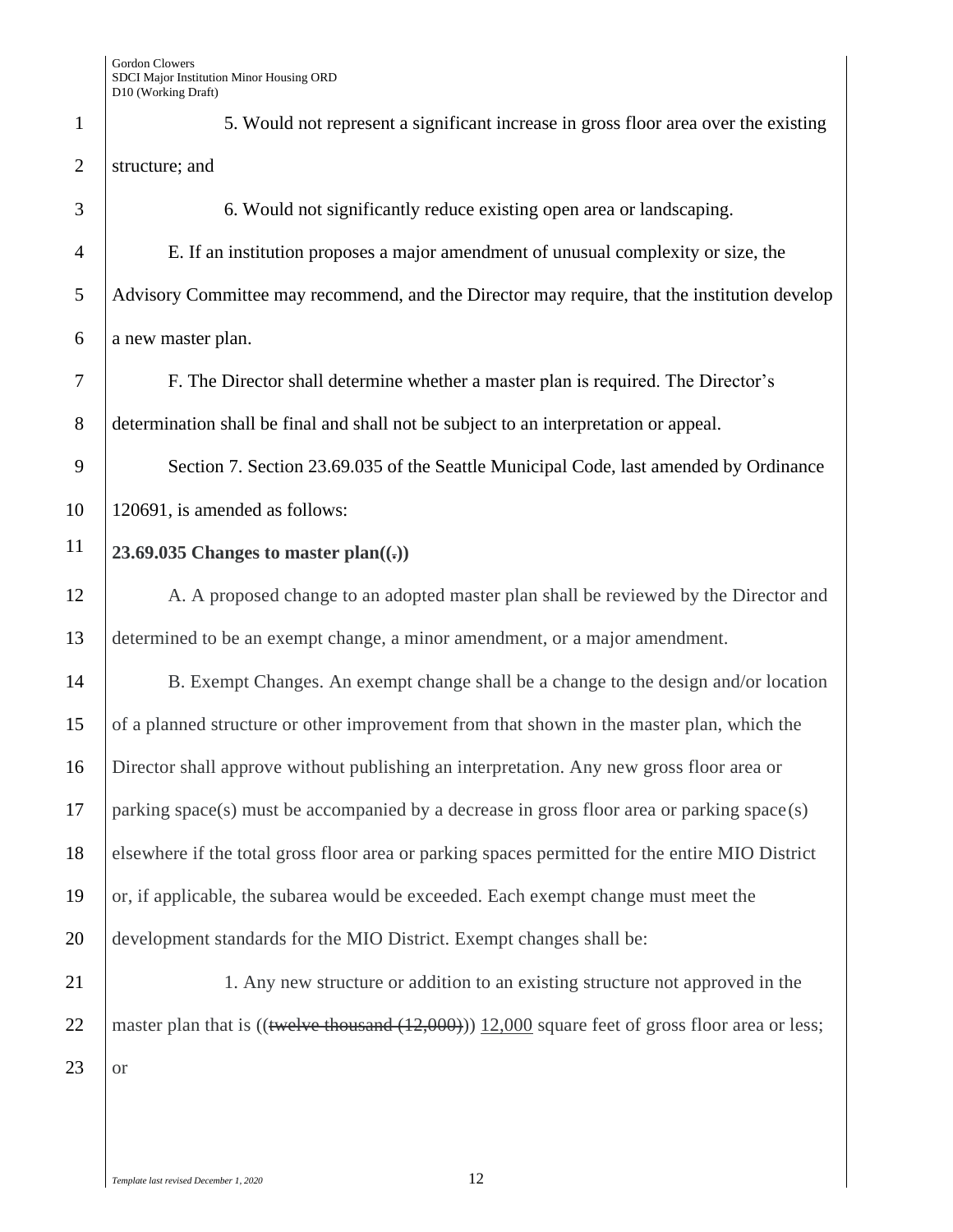| $\mathbf{1}$   | 2. Twenty $((20))$ or fewer parking spaces not approved in the master plan; or                           |
|----------------|----------------------------------------------------------------------------------------------------------|
| $\overline{2}$ | 3. An addition to a structure not yet constructed but approved in the master plan                        |
| 3              | that is no greater than $((\text{twenty percent} (20\%)))20$ percent of the approved gross floor area of |
| $\overline{4}$ | that structure or $(($ twenty thousand $(20,000))$ $(20,000)$ square feet, whichever is less; or         |
| 5              | 4. Any change in the phasing of construction, if not tied to a master plan                               |
| 6              | condition imposed under approval by the Council; or                                                      |
| 7              | 5. Any increase in gross floor area below grade.                                                         |
| 8              | C. Amendments. The Advisory Committee shall be given the opportunity to review a                         |
| 9              | proposed minor or major amendment and submit comments on whether it should be considered                 |
| 10             | minor or major, and what conditions, if any, (((if any))) should be imposed if it is minor. The          |
| 11             | Director shall determine whether the amendment is minor or major according to subsections                |
| 12             | $23.69.035$ . D and $23.69.035$ . E ((of this section)). The Director's decision that a proposed         |
| 13             | amendment is minor or major shall be made in the form of an interpretation subject to the                |
| 14             | procedures of Chapter 23.88, Rules; Interpretation. If the Director and the Major Institution            |
| 15             | agree that a major amendment is required based on subsection 23.69.035.E ((of this section)),            |
| 16             | the interpretation process may be waived, and the amendment and environmental review                     |
| 17             | process shall be subject to the provisions of subsection 23.69.035.G ((of this section)). After          |
| 18             | the Director makes a decision on whether an amendment is minor or major, the Advisory                    |
| 19             | Committee shall be notified.                                                                             |
| 20             | D. Minor Amendments. A proposed change to an adopted master plan shall be                                |
| 21             | considered and approved as a minor amendment when it is not an exempt change according to                |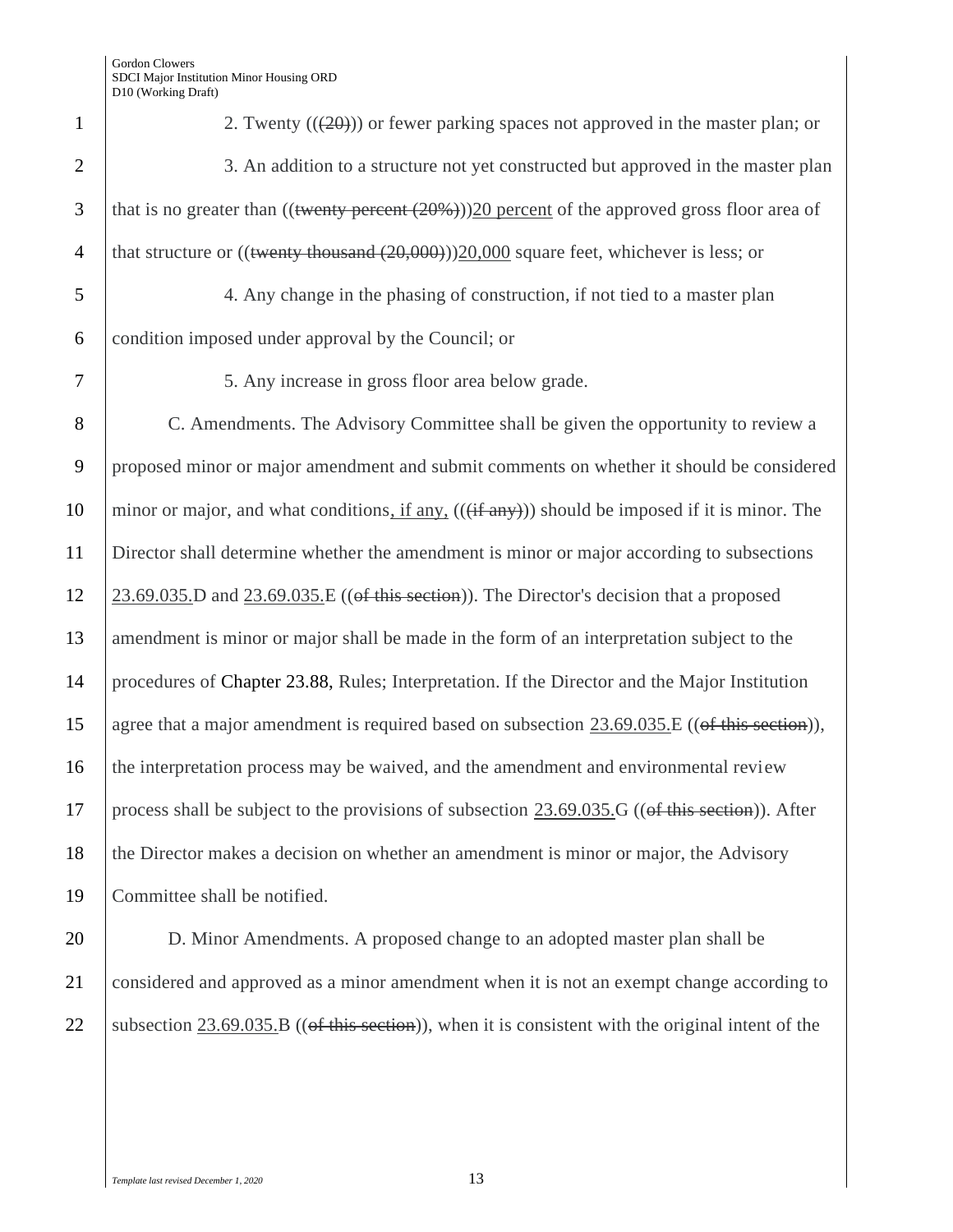| $\mathbf{1}$   | adopted master plan <u>(except as provided in this subsection 23.69.035.D.4)</u> , and when it meets |
|----------------|------------------------------------------------------------------------------------------------------|
| $\overline{2}$ | at least one of the following criteria:                                                              |
| 3              | 1. The amendment will not result in significantly greater impacts than those                         |
| $\overline{4}$ | contemplated in the adopted master plan; or                                                          |
| 5              | 2. The amendment is a waiver from a development standard or master plan                              |
| 6              | condition, or a change in the location or decrease in size of designated open space, and the         |
| $\tau$         | proposal does not go beyond the minimum necessary to afford relief and will not be materially        |
| 8              | detrimental to the public welfare or injurious to the property or improvements in the vicinity in    |
| 9              | which the Major Institution is located; or                                                           |
| 10             | 3. The amendment is a proposal by the Major Institution to lease space or                            |
| 11             | otherwise locate a use at street level in a commercial zone outside an MIO District, and within      |
| 12             | $((two thousand five hundred feet (2,500'))) 2,500 feet$ of the MIO District boundary, and the       |
| 13             | use is allowed in the zone for but not permitted pursuant to Section 23.69.022. In making the        |
| 14             | determination whether the amendment is minor, the Director shall consider the following              |
| 15             | factors:                                                                                             |
| 16             | a. Whether an adequate supply of commercially zoned land for business                                |
| 17             | serving neighborhood residents will continue to exist, and                                           |
| 18             | b. Whether the use will maintain or enhance the viability or long-term                               |
| 19             | potential of the neighborhood-serving character of the area, and                                     |
| 20             | c. Whether the use will displace existing neighborhood-serving                                       |
| 21             | commercial uses at street level or disrupt a continuous commercial street front, particularly of     |
| 22             | personal and household retail sales and service uses, and                                            |
|                |                                                                                                      |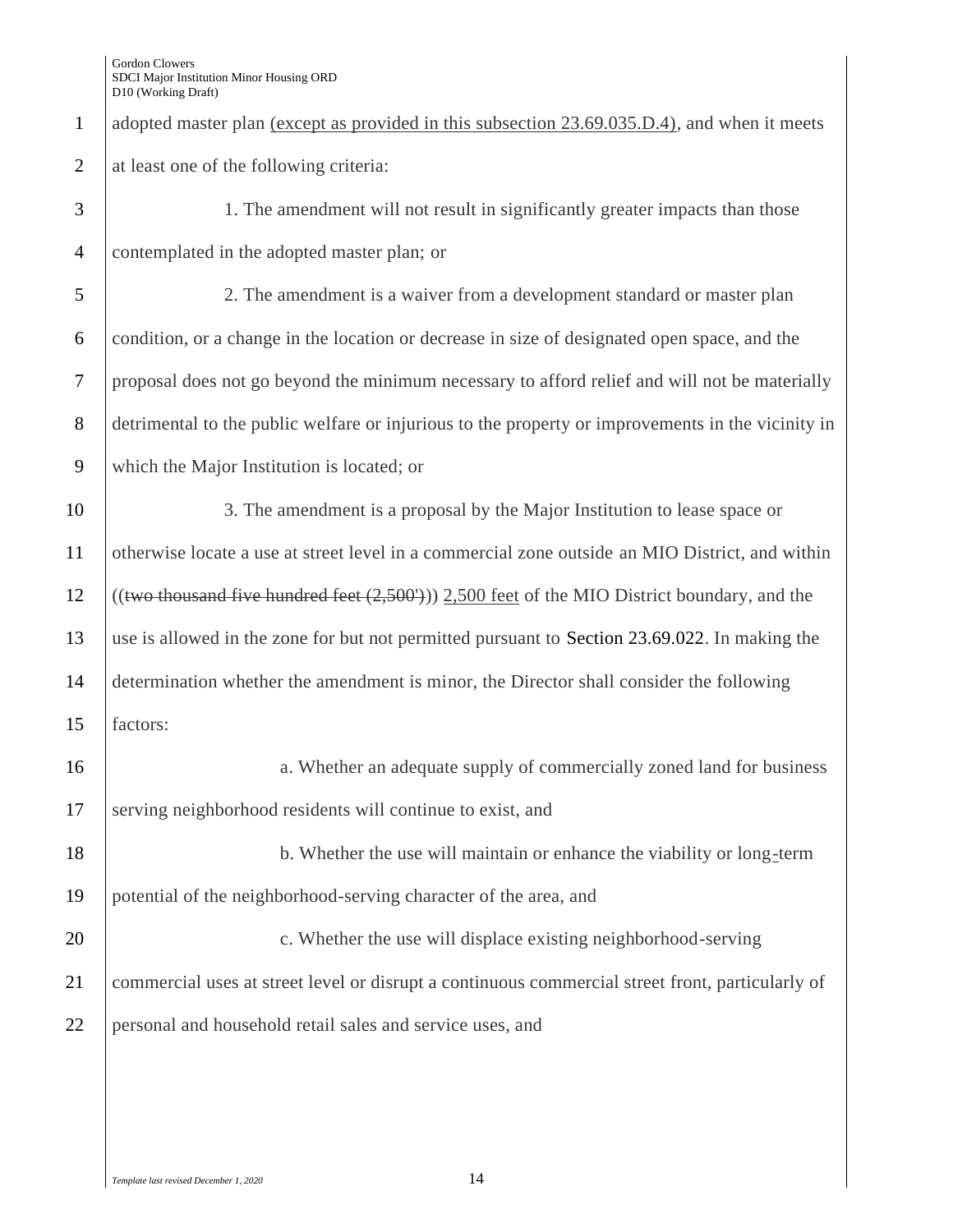| $\mathbf{1}$   | d. Whether the use supports neighborhood planning goals and objectives                                |
|----------------|-------------------------------------------------------------------------------------------------------|
| $\overline{2}$ | as provided in a Council-approved neighborhood plan.                                                  |
| 3              | 4. The amendment would accommodate a single development with residential                              |
| $\overline{4}$ | uses, consistent with criteria in subsection 23.69.026.C.1, that either was not anticipated by or     |
| 5              | is in excess of what was anticipated in an adopted Master Plan. The floor area of said                |
| 6              | residential use, uses accessory thereto, and required street level uses, shall be exempted from       |
| $\tau$         | the calculation of total development capacity of the major institution overlay, and shall be          |
| 8              | excluded from calculation of Floor Area Ratio and not counted against the major institution's         |
| 9              | development program permitted floor area for the campus.                                              |
| 10             | E. Major Amendments. A proposed change to an adopted master plan shall be                             |
| 11             | considered a major amendment when it is not an exempt change according to subsection                  |
| 12             | $23.69.035$ . B ((of this section)) or a minor amendment according to subsection $23.69.035$ . D ((of |
| 13             | this section)). In addition, any of the following shall be considered a major amendment:              |
| 14             | 1. An increase in a height designation or the expansion of the boundary of the                        |
| 15             | MIO District; or                                                                                      |
| 16             | 2. Any change to a development standard that is less restrictive, except if a                         |
| 17             | proposed change relates to providing housing affiliated with certain educational major                |
| 18             | institutions as identified in subsection 23.69.026.C.1; or                                            |
| 19             | 3. A reduction in housing stock outside the boundary but within ((two thousand                        |
| 20             | five hundred feet $(2,500)$ ) $2,500$ feet of the MIO District, other than within a Downtown zone,    |
| 21             | that exceeds the level approved in an adopted master plan; or                                         |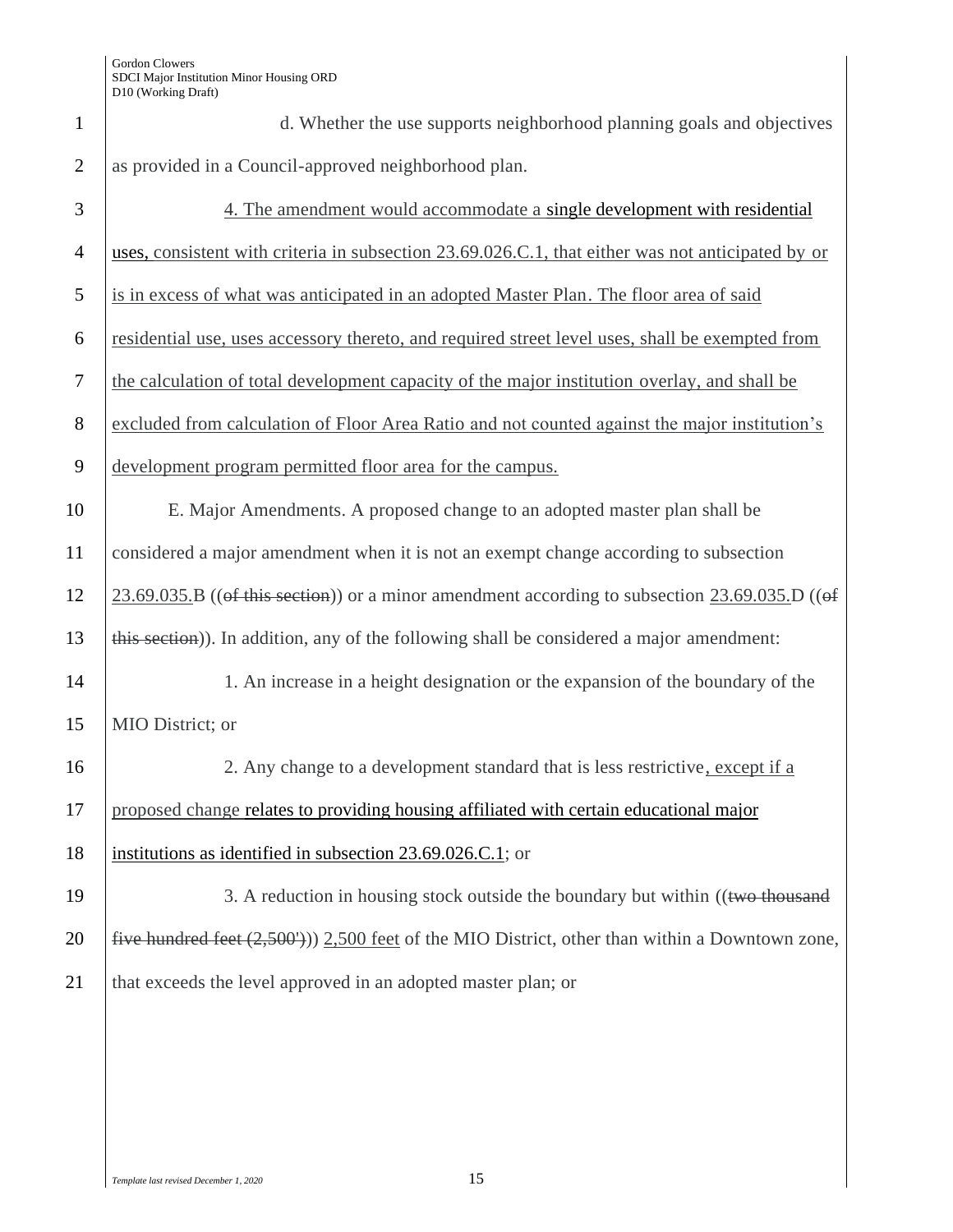4. A change to the single-occupancy vehicle goal of an approved transportation management program that increases the percentage of people traveling by single-occupancy vehicle; or

 5. A use that requires Council Conditional Use approval, including but not limited to a helistop or a major communication utility, that was not described in an adopted master plan; or

 6. The update of an entire development program component of a master plan 8 that was adopted under Code provisions prior to the 1996 Major Institutions Ordinance where the institution proposes an increase to the total amount of gross floor area allowed or the total number of parking spaces allowed under the institution's existing development program component within the MIO District. Changes to a development program relating to an action described in subsection 23.69.035.D.4 shall not be considered a development program update of this kind.

 F. If the Director, after reviewing any Advisory Committee recommendation, determines that a proposed major amendment is of unusual complexity or size, the Director may require that the institution prepare a new master plan subject to Section 23.69.032.

 G. If an amendment is determined to be major, the amendment and environmental 18 review process shall be subject to the provisions of Section  $23.69.032((\frac{1}{2} \text{Master plan process}))$ . However, a concept plan and preliminary draft plan shall not be required. Instead, the Major Institution shall submit a major amendment draft report as part of the application stating which parts of the master plan are proposed to be amended. If an EIS is required for the major 22 amendment, the draft EIS shall be prepared after submittal of the major amendment draft 23 report. After comments are received on the major amendment draft report, the institution shall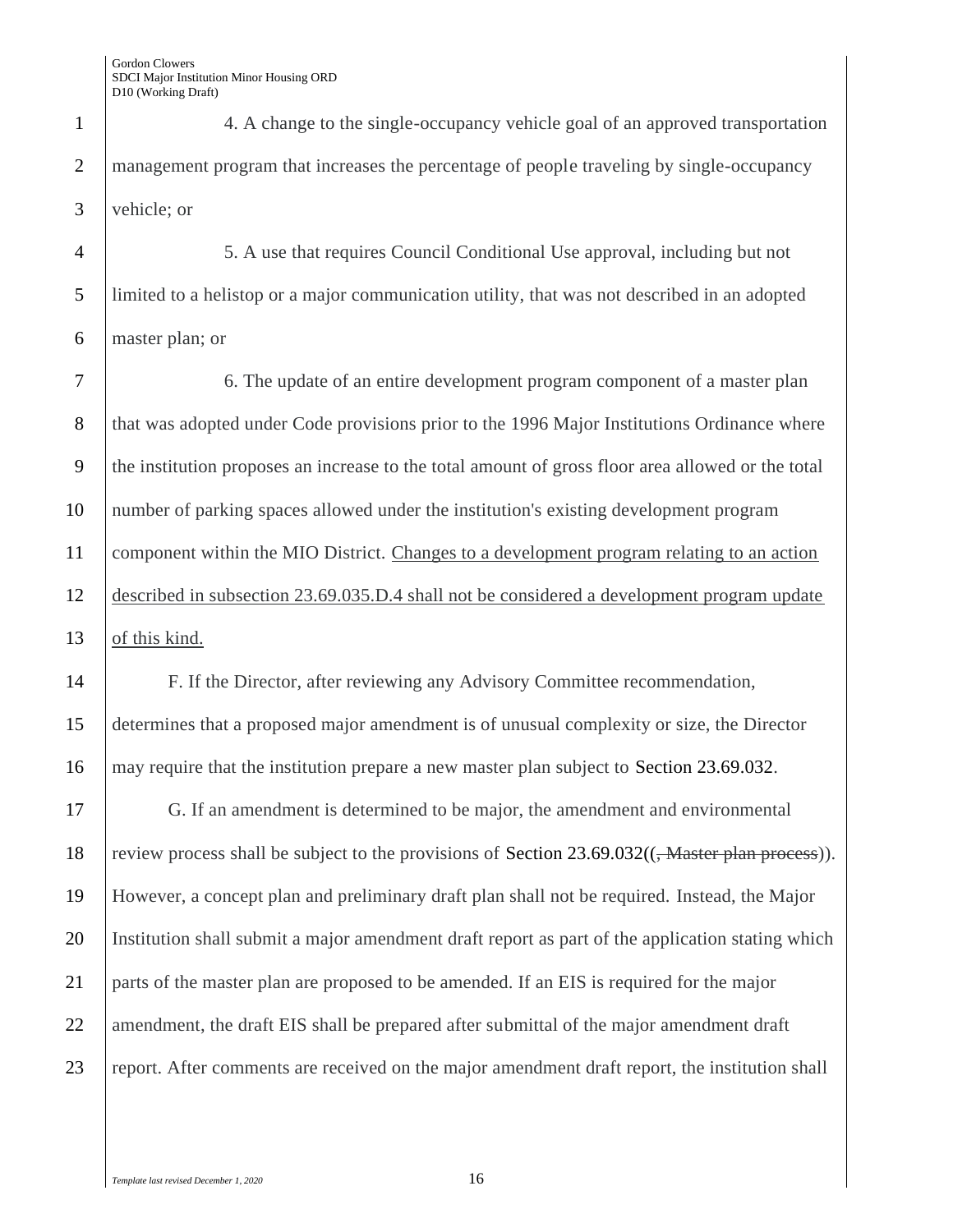1 prepare the major amendment final report and if required, the final EIS. If an EIS is not 2 required for the major amendment, the Director is not required to hold a public hearing on the 3 major amendment draft report.

4 H. Noncontiguous areas that are included in a MIO District as a result of a previously 5 adopted master plan shall be deleted from the MIO District at the time a major amendment is 6 approved unless the noncontiguous area was a former and separate MIO District. The change 7 to the MIO District boundaries shall be in accordance with the procedures for City-initiated 8 amendments to the Official Land Use Map as provided in Chapter 23.76((<del>, Procedures for</del> 9 | Master Use Permits and Council Land Use Decisions, and shall not be subject to the rezone 10 criteria contained in Section 23.34.124.

11 Section 10. The provisions of this ordinance are declared to be separate and severable. 12 The invalidity of any clause, sentence, paragraph, subdivision, section, or portion of this 13 ordinance or any exhibit to this ordinance, or the invalidity of the application thereof to any 14 person or circumstance, shall not affect the validity of any other provisions of this ordinance or 15 its exhibits, or the validity of their application to other persons or circumstances.